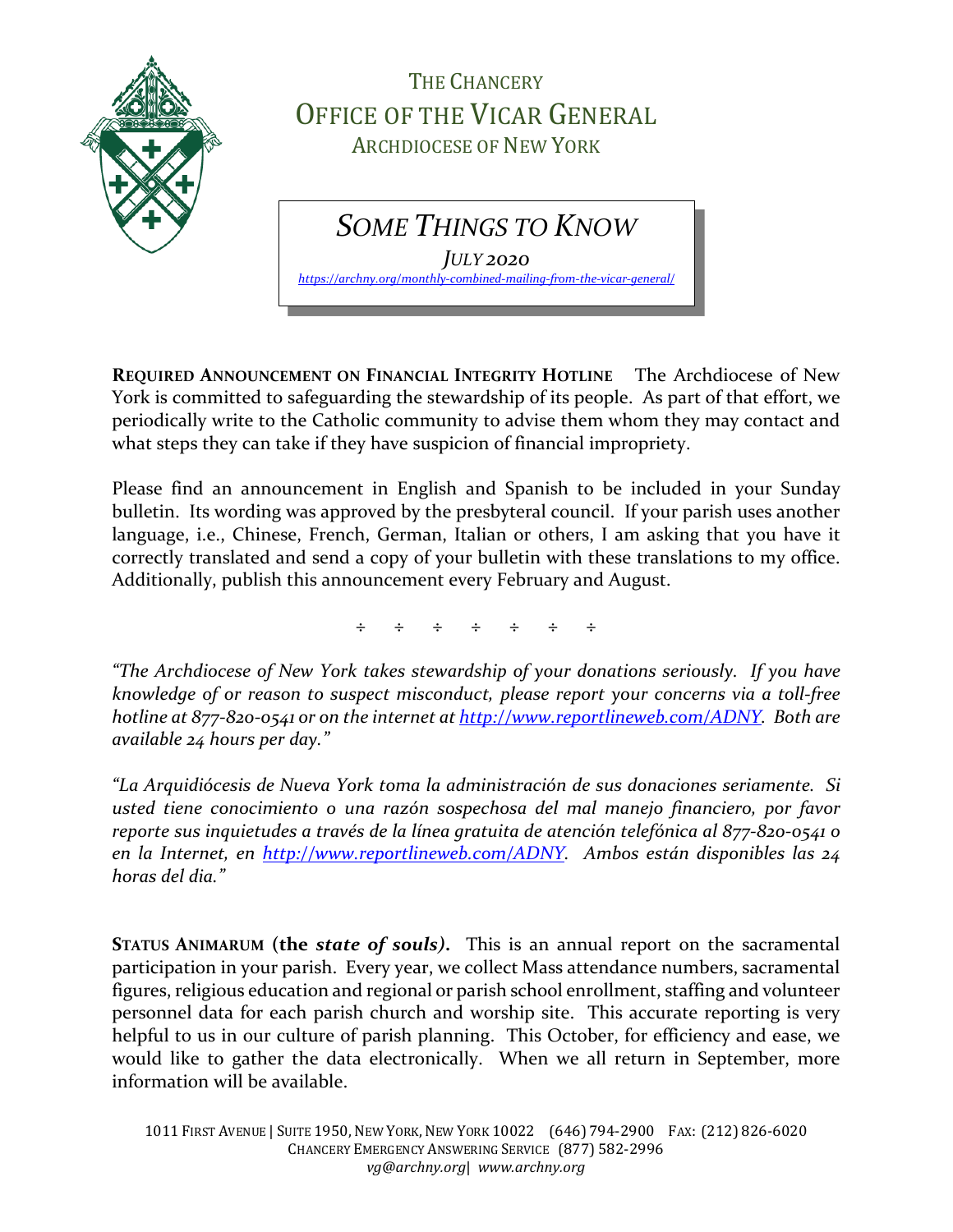**LAY TRUSTEE NOMINATION FORM** Every year in June, we seek your help with the annual election of two lay trustees to serve your church. We are hoping to receive them from you by Friday, July 31. It is six weeks away. In case you misplaced it, another copy is included. Help me as I try to be in compliance with the New York State Religious Corporation Law. Once we receive your nomination, the original will be returned to you with the authorized signatures of His Eminence and myself. You may file it in the parish corporate minutes' book. A copy will be retained in the chancery files.

**COLUMBUS DAY MASS** will be celebrated at St. Patrick's Cathedral on Monday, October 12 at 9:30 AM and reflects the millions of men, women and children who came to America in pursuit of freedom and opportunity, and the faith that helped them endure hardship and adversity. Seating capacity will be limited due to the restrictions of the pandemic. Tickets are required to enter the cathedral until 9:15, at which point it becomes general admission. As we await details of the NYC reopening, the Columbus Citizens Foundation is proceeding with planning and will have final word shortly.

**PRESBYTERAL COUNCIL SELECTIONS** It is time again to think about choosing priests to fill vacancies on the presbyteral council. Terms are for three years. His Eminence has underscored the importance of this council in his administration. He expressed his hope that priests would make themselves available to serve on this senate and he urges the widest possible engagement in the selection process. He wants to be assured that the make-up of the council is truly representative. Your active participation is clearly desired. Deans and area conference chairs are encouraged to discuss these vacancies with their constituencies. Areas open for election or reelection are Bronx Northwest, Dutchess Manhattan East and West (one year), Orange, Putnam/Northern Westchester, and Rockland.

**FAMILY DAY: MAKING EVERY DAY SPECIAL**® is a National Center on Addiction Substance Abuses initiative to promote simple, everyday things parents can do to build a strong, healthy relationship with their kids that prevents future drug use. Family day will be celebrated nationwide on Monday, September 28, 2020. To learn more or to join parents all across America in taking the Family Day STAR pledge, visit *[www.casafamilyday.org.](http://www.casafamilyday.org/)* You may also find family day on Facebook and Twitter.

**HOLY OILS** If you haven't done so already, be sure to pick up new holy oils from your local dean. Additional oils will be made available later in the year at the seminary and the cathedral. In the tradition of thanking the seminarians who prepared and distributed the oils, expressions of gratitude and support may be sent to the seminary, c/o the class of 2021.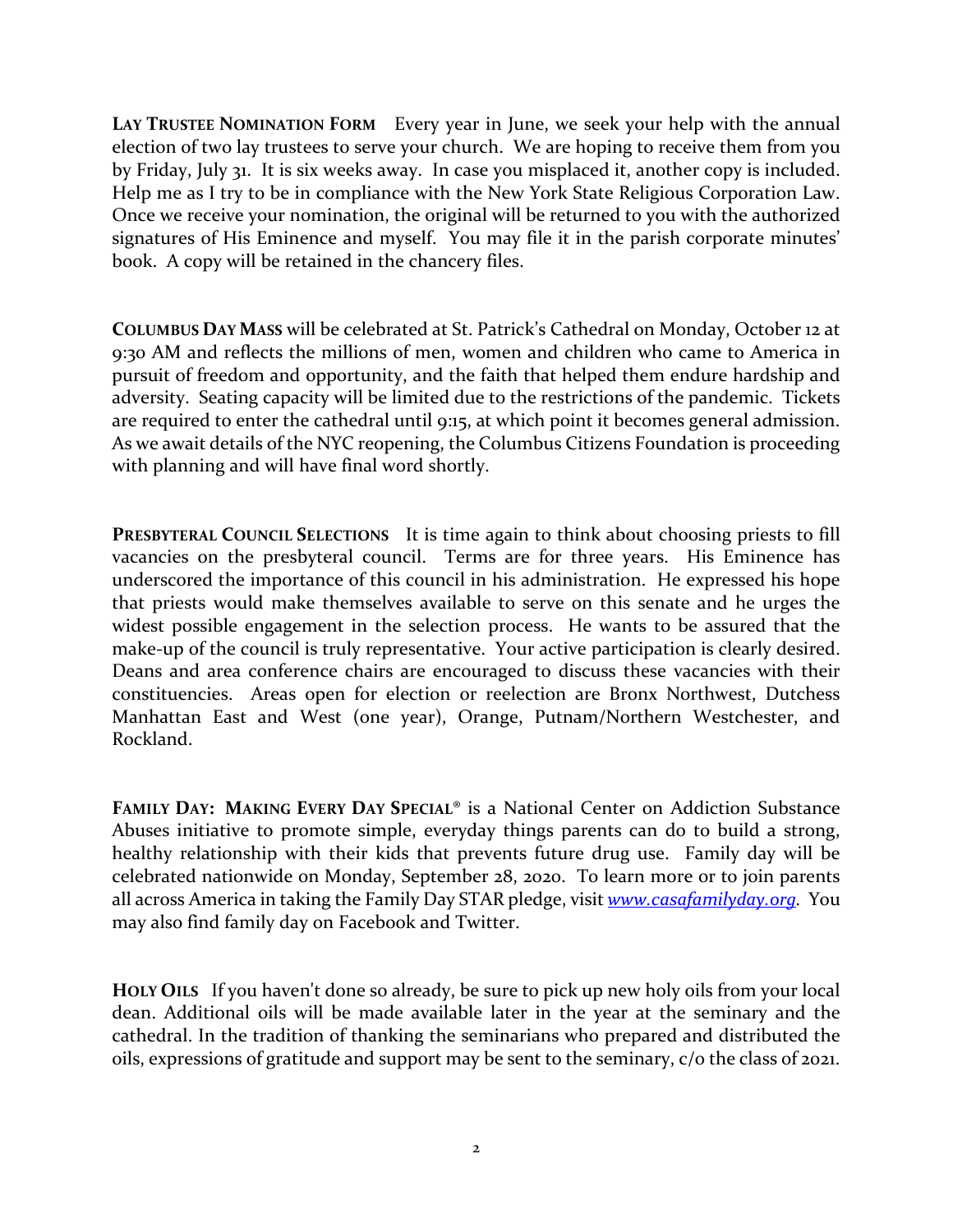**CONSIDER A CHANGE IN MASS SCHEDULE** With people very gradually returning to church after the three-month quarantine has been lifted, some pastors have reported that they don't need as many Masses that they had back in March because our attendance numbers have dropped. This may be a good opportunity to consider an adjustment to your schedule. Perhaps you were thinking of reducing your Sunday or weekday Masses but were waiting for the right time. In these summer months, with limited or no help coming from international priests, and the inevitable transfer of a parochial vicar with no one to replace him, you may need to make modifications. Our parishioners will be so happy to return to Mass. We hope they will also understand the necessary changes at this time. Always discuss any proposed alteration with your trustees and pastoral and finance councils by phone or email. Explain your particular need and get their input. This way when you announce it to your people you can also tell them that you consulted with your advisors and they concur. Maybe you might also canvas some of the faithful worshipers. Cluster parishes are encouraged to work together in creating a convenient Mass schedule for a particular area, with an early Mass in one church and a later one in the other. We can use this time prudently and wisely as we plan for the future.

**RECOVERY SUNDAY** As you know, Recovery Sunday is a national day of prayer during the month of September for those troubled with and in recovery from addictive illnesses. It was inaugurated in 1999 by Cardinal O'Connor, continued by Cardinal Egan and reintroduced in 2016 by Cardinal Dolan. Statistics tell us that more than 20 million Americans are struggling; nine million children live in homes with one parent who has an addiction commonly associated with alcohol and illicit drug use, and increasingly with gambling, sex, social media, food, shopping, and pornography. It is a reminder of the plight of those dealing daily with addiction and recovery issues, and those who love and support them on the difficult journey to healing. It is an opportunity to recall the true meaning of freedom, as material abundance and spiritual emptiness too often lead to addictive behaviors. Most importantly, the observance is a powerful vehicle for prayer for families and communities in need. Consider designating a weekend in September as Recovery Sunday in your parish, perhaps on September 13 (while avoiding Catechetical Sunday and the collection for St Joseph's Seminary). Resource material is available from the Family Life office.

**PARISH RELIGIOUS EDUCATION** We priests have a sacred duty to form our parishioners in the faith. This involves much more than preparation for first penance, communion and confirmation. You are encouraged to continue to provide full religious education and youth ministry to your communities. More than ever, our young people and their families need to feel a strong connection to the Church and their parish communities. Religious education and youth ministry not only form young people in the knowledge of the faith but play a strong role in fostering the affiliative faith that roots them in a strong Catholic identity. The Department of Youth Faith Formation will work tirelessly with your parishes to help you determine the best structure, tools, and ideas to ensure effective catechetical and youth ministries. Download the attachments included with this mailing.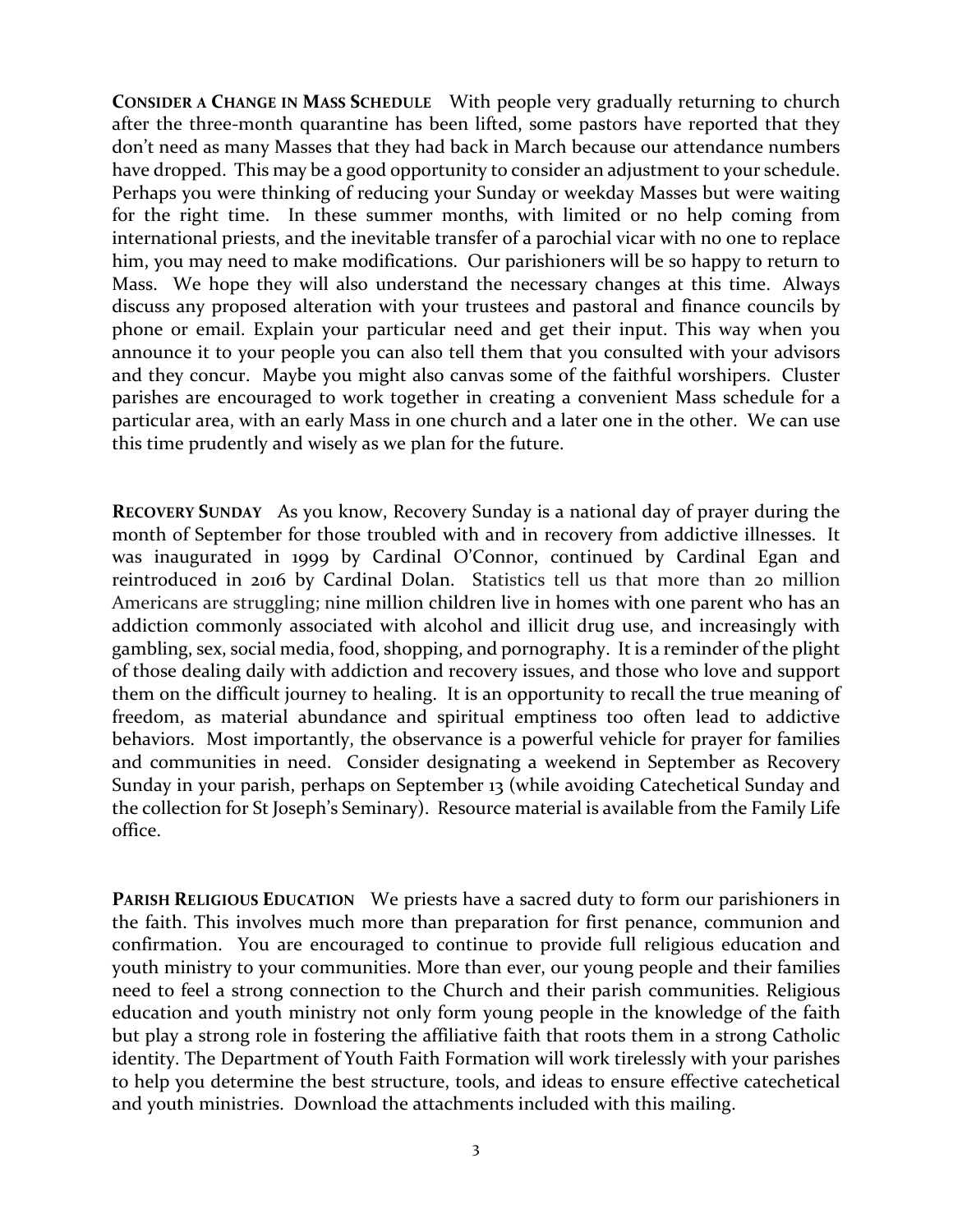**NEW YORK BLOOD CENTER** Since mid-March due to the COVID crisis, blood centers have paused mobile drives, and regulated donations only at our NYBC donor centers to ensure for parameters of safety and distancing. They are currently taking careful steps to schedule specific large square foot sites that can accommodate area donor groups/donors for these safety measures. They are seeking large venues in the Bronx and the Hudson Valley so they can abide by social distancing guidelines, to collect life-saving blood donations to furnish to area hospitals and help many reliant on this resource. If your parish would be a likely site, contact Debra Kleinman at 914-760-3176 or *[dkleinman@nybloodcenter.org](mailto:dkleinman@nybloodcenter.org)*

**SCHEDULING AA MEETINGS IN YOUR PARISH** Before the quarantine, many of our parishes have been hosting twelve-step programs in their church halls. Since the gradual reopening of state facilities, it is important to know that AA meetings and the like are permitted, even as early as Phase I. They are considered necessary community services. As long a pastor has a good safety plan in place, these meetings may resume. Look for NYS Safety Plan Template with this mailing.

**NEW JUDICIAL VICAR** His Eminence wishes to announce the appointment of Father Robert J. Hospodar as the new judicial vicar for the archdiocese. He is replacing Redemptorist Father Richard Welch who worked in the metropolitan tribunal for 19 years, eight as judicial vicar. Father Welch was named an official with the Vatican Congregation for Institutes of Consecrated Life and Societies of Apostolic Life and will be living and working in Rome. Father Hospodar first served the tribunal as defender of the bond dating back to the early 1990s. He is a priest of the Byzantine Catholic Eparchy of Passaic, New Jersey.

**EXECUTIVE HEALTH EXAMS** Each of us has been touched by COVID-19 in one way or another. Scientific evidence tells us that this virus more seriously affects individuals who have existing health factors known as COVID-19 co-morbidities (weight, blood pressure, diabetes, lung disease, and kidney disease) and that simple routine prevention can potentially alter the course of COVID-19 should a person have the misfortune of contracting the virus. The evidence is clear – there is a much greater chance of hospitalization and death when these co-morbidities are present. Recently, EHE examined close to 40,000 patient visits in 2019 and were struck by how many fewer co-morbidities were present in repeat EHE Health patients vs. new patients. Preventive health matters now more than ever. Protecting your future begins with understanding your health today. The first step is visiting EHE Health for your comprehensive exam, which is covered by our insurance benefits. Book your exam today at [WWW.EHE.HEALTH/PREVENTION](https://urldefense.proofpoint.com/v2/url?u=https-3A__nam02.safelinks.protection.outlook.com_-3Furl-3Dhttp-253A-252F-252Fwww.ehe.health-252FPREVENTION-26data-3D02-257C01-257CTMcDonald-2540ehe.health-257Cd3ac4692068b425106c008d8299c8157-257Cffc8080b150d4222a2f9c968d93b06d6-257C0-257C0-257C637305099440202384-26sdata-3DnYQblZeAdx4mFnLbbrkcet8e8-252FN5mmlTpB7FZ-252BiLDLU-253D-26reserved-3D0&d=DwMFAg&c=xRhiN2BRwJUM6w5u-Ngs3w&r=fhDkVDkq8NaMQitALNHeeg&m=jK0sRsKCujYcXXAW7DYtTDATPwNDO-I75bcaOmkfwTQ&s=kLbEPRY0joLkWuH5y6cWivjkjCYrVXpMu5ljkGUZ2dg&e=) or 844-947-0638.

**ANNUAL CONVENTION OF PASTORS** Reserve three days during the week of October 19 for this popular gathering of priests who are serving as pastors of parishes. The essentials of the program are still being prepared and will be sent next month.